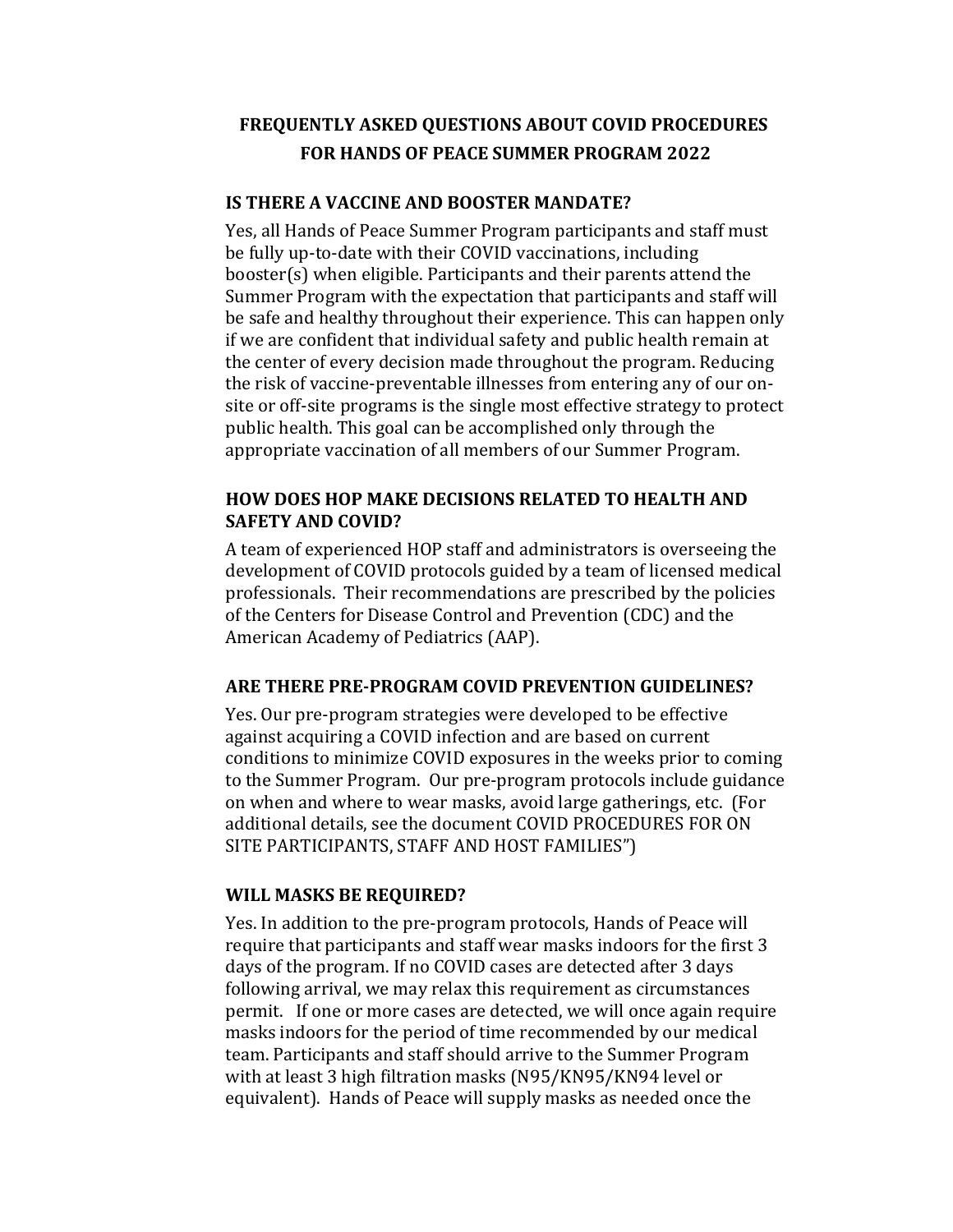program starts. Masks will also be available at any time to any participant or staff member who requests one.

### WILL THERE BE ONGOING SURVEILLANCE TESTING DURING THE **SUMMER PROGRAM?**

Yes. We will test every participant and staff member on arrival using Rapid Antigen tests. A second test will be administered on Day 3. A third test will be administered on Day 6. If a participant or staff member is found to be COVID+, that person will be isolated for a period of time, as described below. Additionally, we will test any participant or staff exhibiting symptoms of COVID infection. Our testing regimens will be responsive to changing COVID conditions and will comply with recommendations from our medical team.

### WHAT IS THE PLAN IF COVID SYMPTOMS AND POSITIVE TESTS **ARE ENCOUNTERED?**

To protect the Hands of Peace community and others from further spread, participants and staff who show symptoms or test positive will be isolated in their host's home for a minimum of 5 days. Hands of Peace will support the affected family and participant in healing and care as much as possible. COVID+ individuals will begin daily testing after 3 days of isolation and can return to normal activities after 2 consecutive days tests produce negative Rapid Antigen test results.

### WHY DO WE HAVE TO ISOLATE CONFIRMED COVID CASES IF **EVERYONE IS UP TO DATE WITH COVID VACCINATIONS, AS REQUIRED?**

It is now commonly known that even vaccinated individuals can acquire the COVID infection.

# **WHAT IS THE PLAN IF COVID CONDITIONS CHANGE SIGNIFICANTLY DURING THE SUMMER PROGRAM?**

If the COVID conditions outside of our two host cities change during the Summer Program (for example, a new COVID variant or surge takes place while the program is in session), we will consult our medical team and determine appropriate steps. These changes in mitigation levels will be determined by our medical team and might include requiring masks, reducing the number of off-site activities, and returning to daily rapid antigen testing.